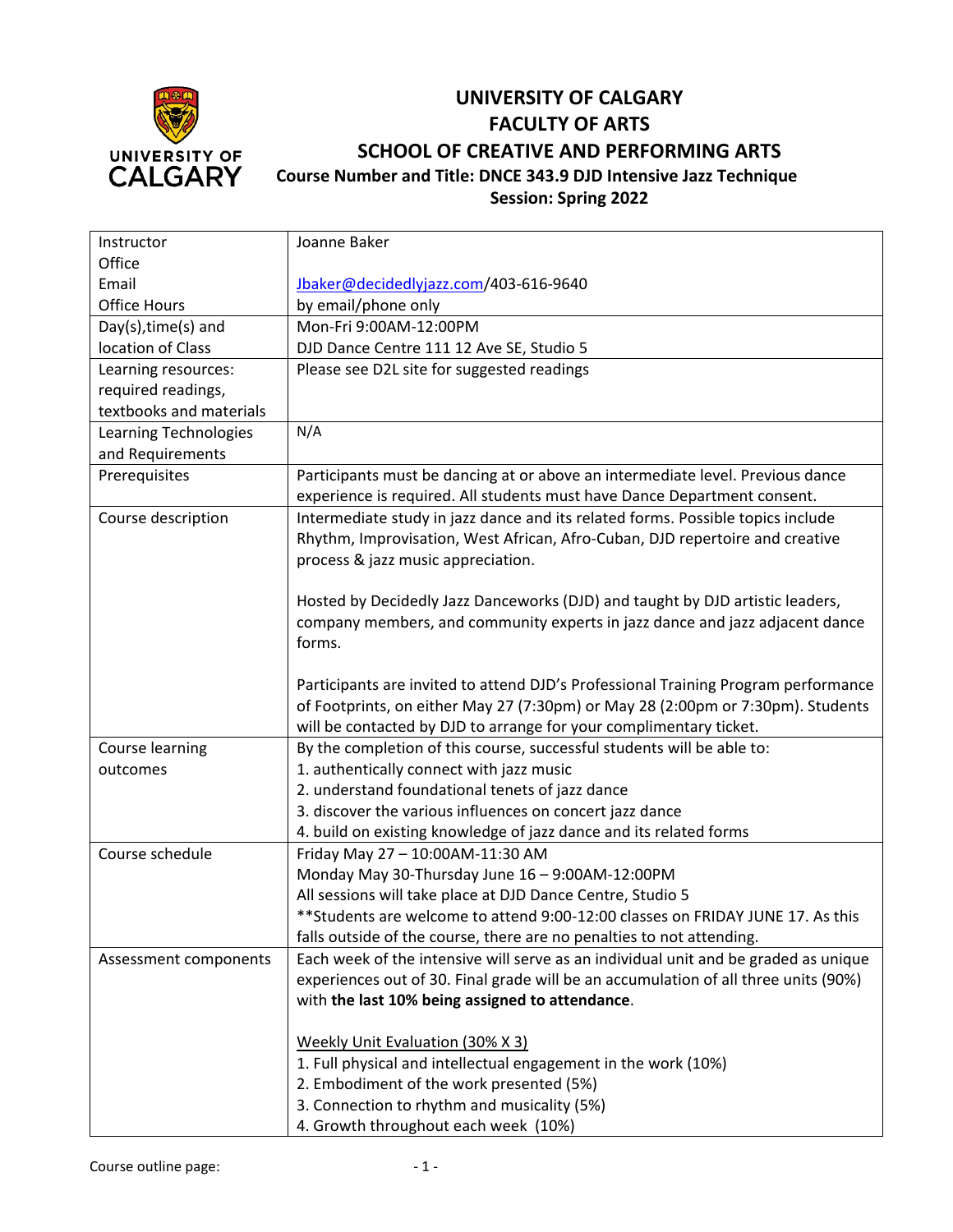| Assessment expectations | <b>Attendance and Participation Expectations:</b>                                                                                                                                |
|-------------------------|----------------------------------------------------------------------------------------------------------------------------------------------------------------------------------|
|                         | A significant part of your grade is based on participation. Participation means not                                                                                              |
|                         | only showing up for class, but also attending to the material at hand with effort                                                                                                |
|                         | and engagement. With regard to participation, classes are considered equivalent                                                                                                  |
|                         | to assignments. Thus, more than 2 absences per week will have an adverse effect                                                                                                  |
|                         | on your final grade.                                                                                                                                                             |
|                         | If you show up late for or leave early from class, this will be counted as half an                                                                                               |
|                         | absence.                                                                                                                                                                         |
|                         | If for some reason you are feeling unwell during class time, a substitute form of                                                                                                |
|                         | participation may be arranged; however, you may not obtain this privilege more                                                                                                   |
|                         | than once and you will receive half an absence.                                                                                                                                  |
|                         | For studio courses, if you opt out of full participation and choose to sit for a                                                                                                 |
|                         | portion of the class, this will be counted as non-participation and will be marked as                                                                                            |
|                         | half an absence.                                                                                                                                                                 |
|                         | Students are responsible for any and all material missed during an absence.                                                                                                      |
|                         | If you sustain a significant injury during the term that will impact your participation                                                                                          |
|                         | for longer than a week's worth of classes and if this injury is verified by a medical                                                                                            |
|                         |                                                                                                                                                                                  |
|                         | practitioner's note, your case will be submitted to the Dance Division Committee                                                                                                 |
|                         | to address your situation.                                                                                                                                                       |
| Grading scale           | For the course as a whole, letter grades should be understood as follows, as                                                                                                     |
|                         | outlined in section F.1.Grading System and Transcripts of the Calendar:                                                                                                          |
|                         | https://www.ucalgary.ca/pubs/calendar/current/f-1.html.                                                                                                                          |
|                         | FOR DANCE COURSES:                                                                                                                                                               |
|                         | The following numerical rubric will be applied:                                                                                                                                  |
|                         | A+ 97.6-100 A 92.6-97.5 A- 90-92.5                                                                                                                                               |
|                         | B+ 87.6-89.9 B 82.6-87.5 B- 80-82.5                                                                                                                                              |
|                         | C+ 77.6-79.9 C 72.6-77.5<br>C- 70-72.5                                                                                                                                           |
|                         | D+ 67.6-69.9 D 62.6-67.5<br>$F$ 0-62.5                                                                                                                                           |
|                         | A grade of "C-" or below may not be sufficient for promotion or graduation, see                                                                                                  |
|                         | specific faculty regulations.                                                                                                                                                    |
|                         | The number of "D" and "D+" grades acceptable for credit is subject to specific<br>$\bullet$                                                                                      |
|                         | undergraduate faculty promotional policy.                                                                                                                                        |
| Guidelines for Zoom     | N/A                                                                                                                                                                              |
| Sessions                |                                                                                                                                                                                  |
| Academic Accommodation  | It is the student's responsibility to request academic accommodations according to the                                                                                           |
|                         | University policies and procedures listed below. The Student Accommodations policy is<br>available at https://ucalgary.ca/student-services/access/prospective-students/academic- |
|                         | accommodations.                                                                                                                                                                  |
|                         | Students needing an accommodation based on disability or medical concerns should                                                                                                 |
|                         | contact Student Accessibility Services (SAS) in accordance with the Procedure for                                                                                                |
|                         | Accommodations for Students with Disabilities (https://www.ucalgary.ca/legal-                                                                                                    |
|                         | services/sites/default/files/teams/1/Policies-Accommodation-for-Students-with-                                                                                                   |
|                         | Disabilities-Procedure.pdf).                                                                                                                                                     |
|                         | Students who require an accommodation in relation to their coursework or to fulfill                                                                                              |
|                         | requirements for a graduate degree, based on a Protected Ground other than Disability                                                                                            |
|                         | should communicate this need in writing to their Instructor.                                                                                                                     |
|                         | SAS will process the request and issue letters of accommodation to instructors. For                                                                                              |
|                         | additional information on support services and accommodations for students with                                                                                                  |
|                         | disabilities, visit www.ucalgary.ca/access/.                                                                                                                                     |
| Academic integrity,     | Academic Misconduct refers to student behavior which compromises proper assessment of                                                                                            |
| plagiarism              | a student's academic activities and includes: cheating; fabrication; falsification; plagiarism;                                                                                  |
|                         | unauthorized assistance; failure to comply with an instructor's expectations regarding                                                                                           |